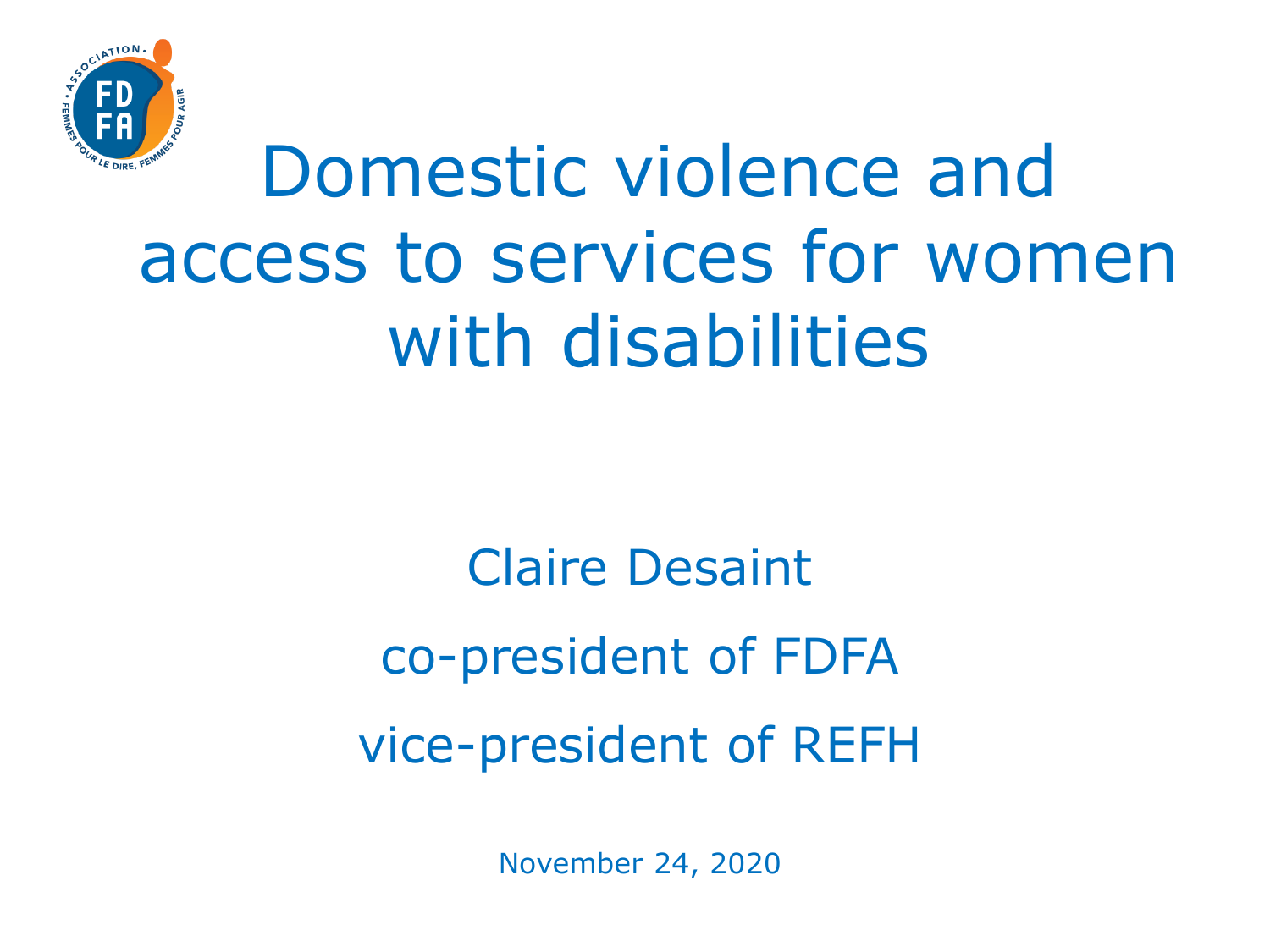

### What is domestic violence?

Domestic violence covers a variety of forms of violence that occur within the family unit - current or former spouses and partners - and in its broadest sense, domestic violence also involves violence against children, parents, or the elderly.

It takes a number of forms, including physical, verbal, emotional, economic, reproductive, and sexual abuse, which can range from subtle, coercive forms to marital rape and to violent physical abuse. Domestic murders include stoning, bride burning, honor killings, and dowry deaths (which sometimes involve non-cohabitating family members).

The Istanbul Convention defines it as "*all acts of physical, sexual, psychological or economic violence that occur within the family or domestic unit or between former or current spouses or partners, whether or not the perpetrator shares or has shared the same residence with the victim"* .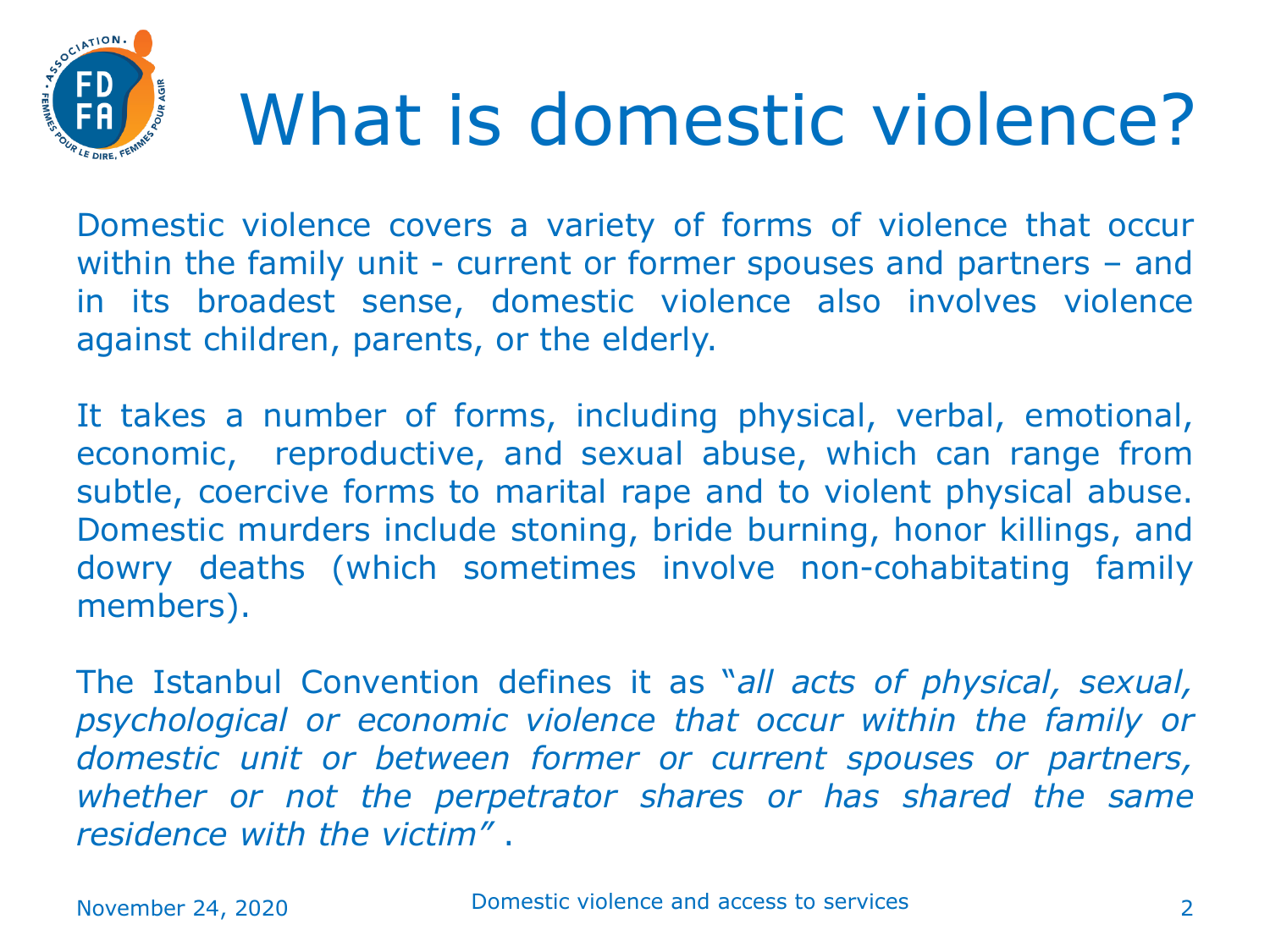

# Disability specific violence

Globally, the victims of domestic violence are overwhelmingly women.

For women and girls with disabilities it includes forms of violence faced by women and girls without disabilities, for instance psychological violence (as humiliating and threatening the person) and physical, verbal and sexual violence, including rape.

It also includes **disability specific violence** to which women and girls with high support needs are more at risk, such as restraint, removal or control of communication aids, of means of payment as a credit card, use of physical power, sexual abuse during daily hygiene routines, violence in the course of treatment, overmedication or withholding medication,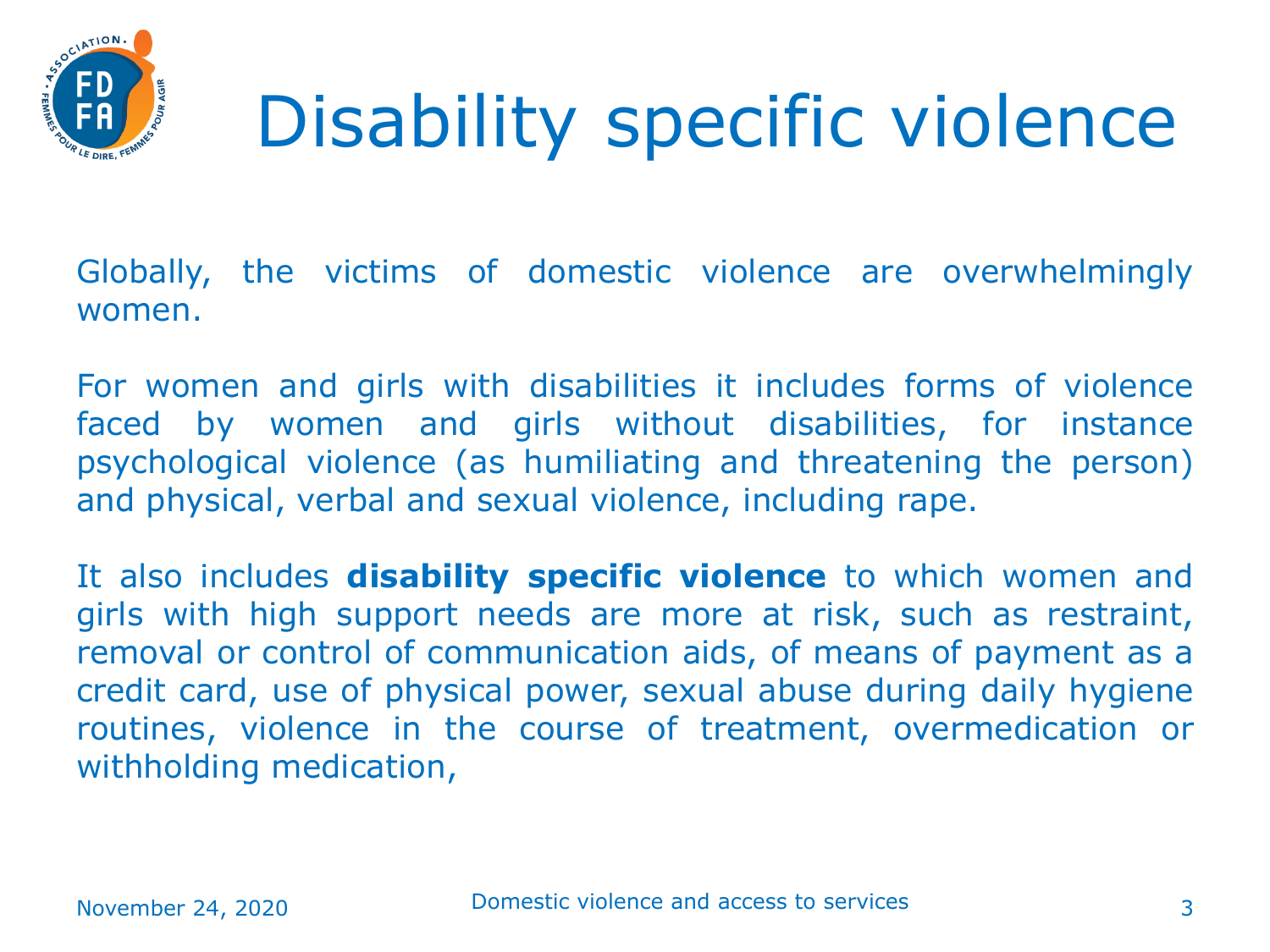

# Domestic violence in the European Union

There is a **lack of data** on domestic violence faced by women and girls with disabilities in the EU.

In a report of 2007\*, it is a figure of **nearly 80%** which shows that women with disabilities are to a large amount victims of psychological and physical violence.

Research available now shows that:

- **34% of women** with a health problem or a disability have experienced physical or sexual violence by a partner in their lifetime
- It's **2 to 5 time more** than women without disability, depending on the country.

This number may be under reported as we know that many women and girls disabilities are not reporting violence, due to a variety of reason I will mention later on.

\***[http://www.europarl.europa.eu/sides/getDoc.do?type=REPORT&reference=A](http://www.europarl.europa.eu/sides/getDoc.do?type=REPORT&reference=A6-2007-0075&format=XML&language=FR) 6-2007-0075&format=XML&language=FR**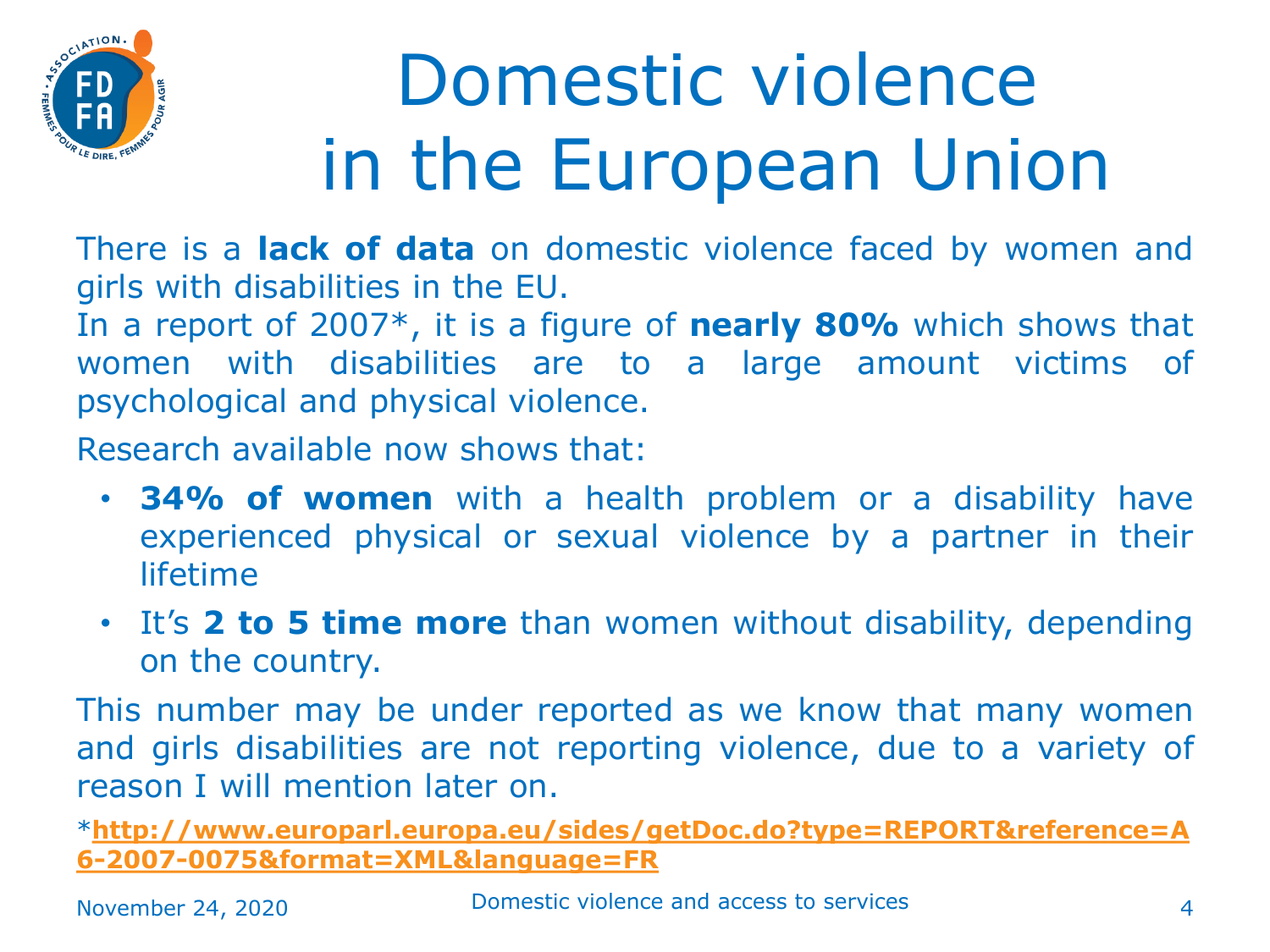

#### In France

Data are not available. Even with the last survey called Virage.

Aware of the extension of violence**, FDFA opened in March 2015, Ecoute Violences Femmes Handicapées** - 01 40 47 06 06 - is the first helpline in France to provide legal, social and psychological support to disabled women who are victims of violence or abuse. The hotlines are run by volunteers trained in the specifics of violence against women with disabilities.

**In 2015, FDFA produced a film of 8 video clips** directed by Catherine Cabrol, which highlights 8 testimonies of women with various disabilities, victims of violence.

**FDFA receives a lot of testimonies** through the phone line and hearing groups: a husband pushing his wife in a wheelchair into a sloping street, slapping in the face, a husband and son doing hairpulling, strangling, telling he's going to kill her, a woman deprived of food to be lighter when her father or brothers carry her, a husband doing what he wants in sexual life …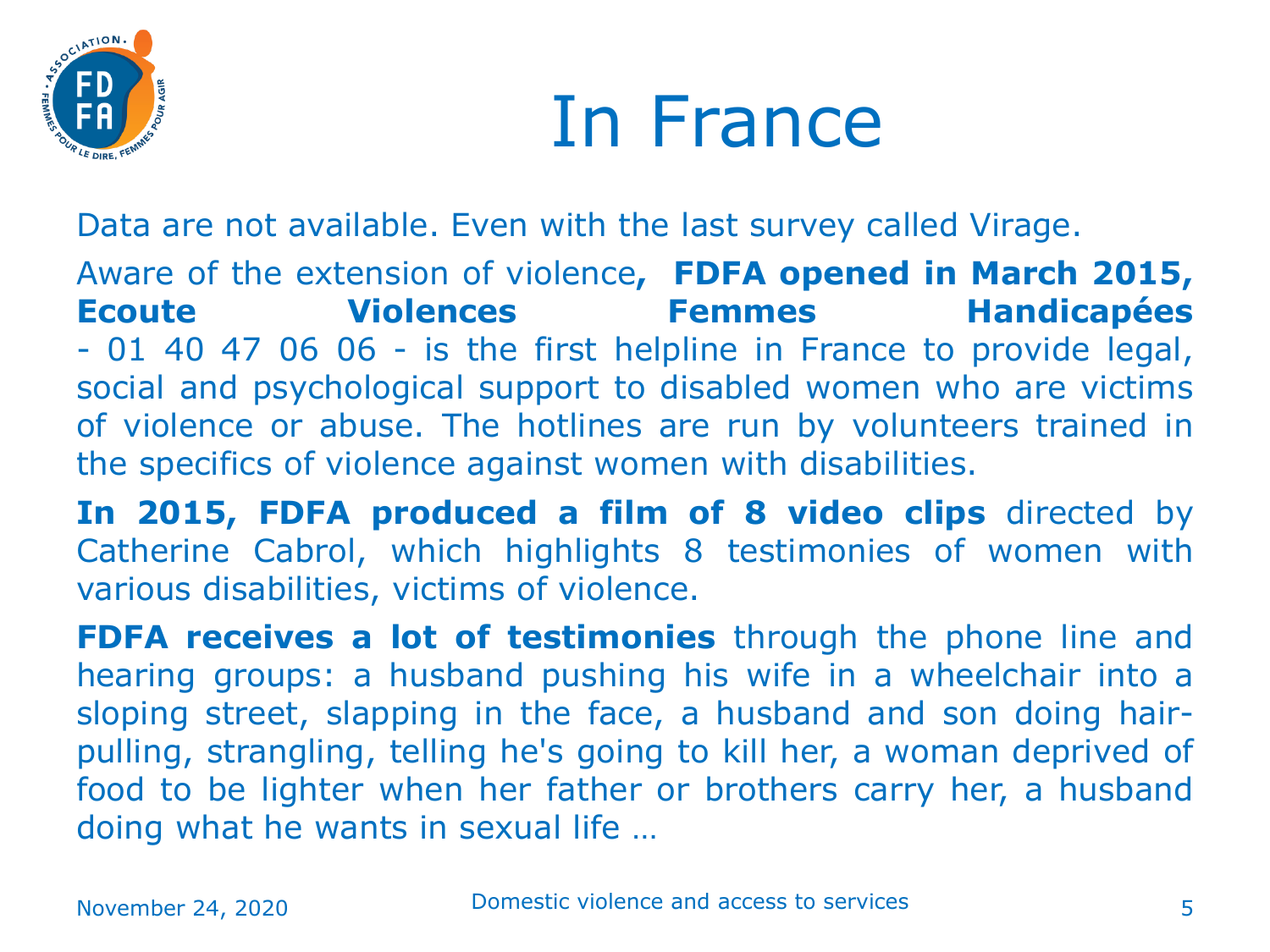

# Data of the hotline in 2019

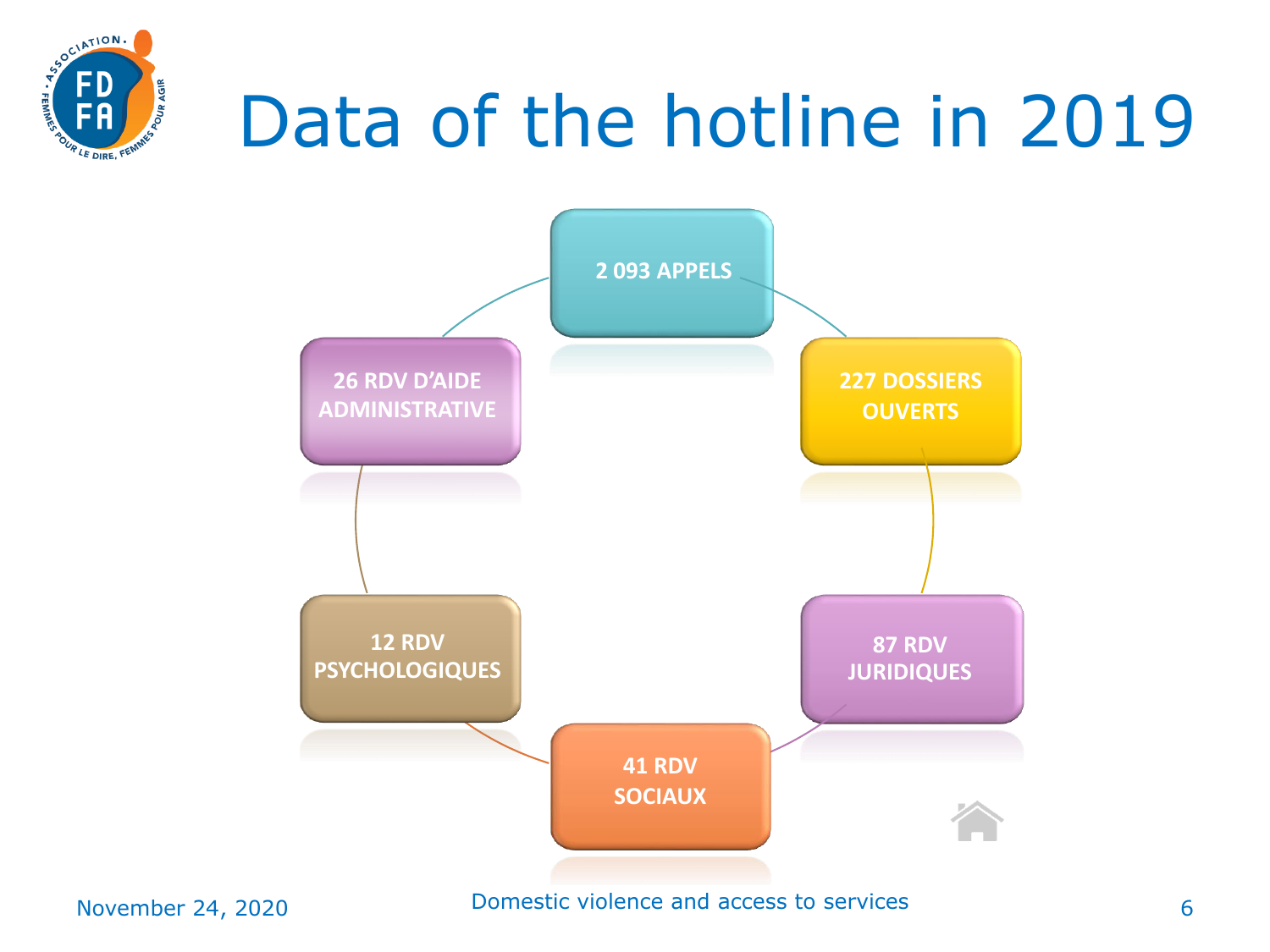

# Qualitative data from the hotline 2019

- 35 percent of reported violence occurs **within the couple** and is committed by the spouse.
- 15% of violence is perpetrated by **parents**
- 60% of violence takes place **in the victim's home.**
- **Psychological abuse: 71%** of reported cases
- **Physical violence: 45%** of reported cases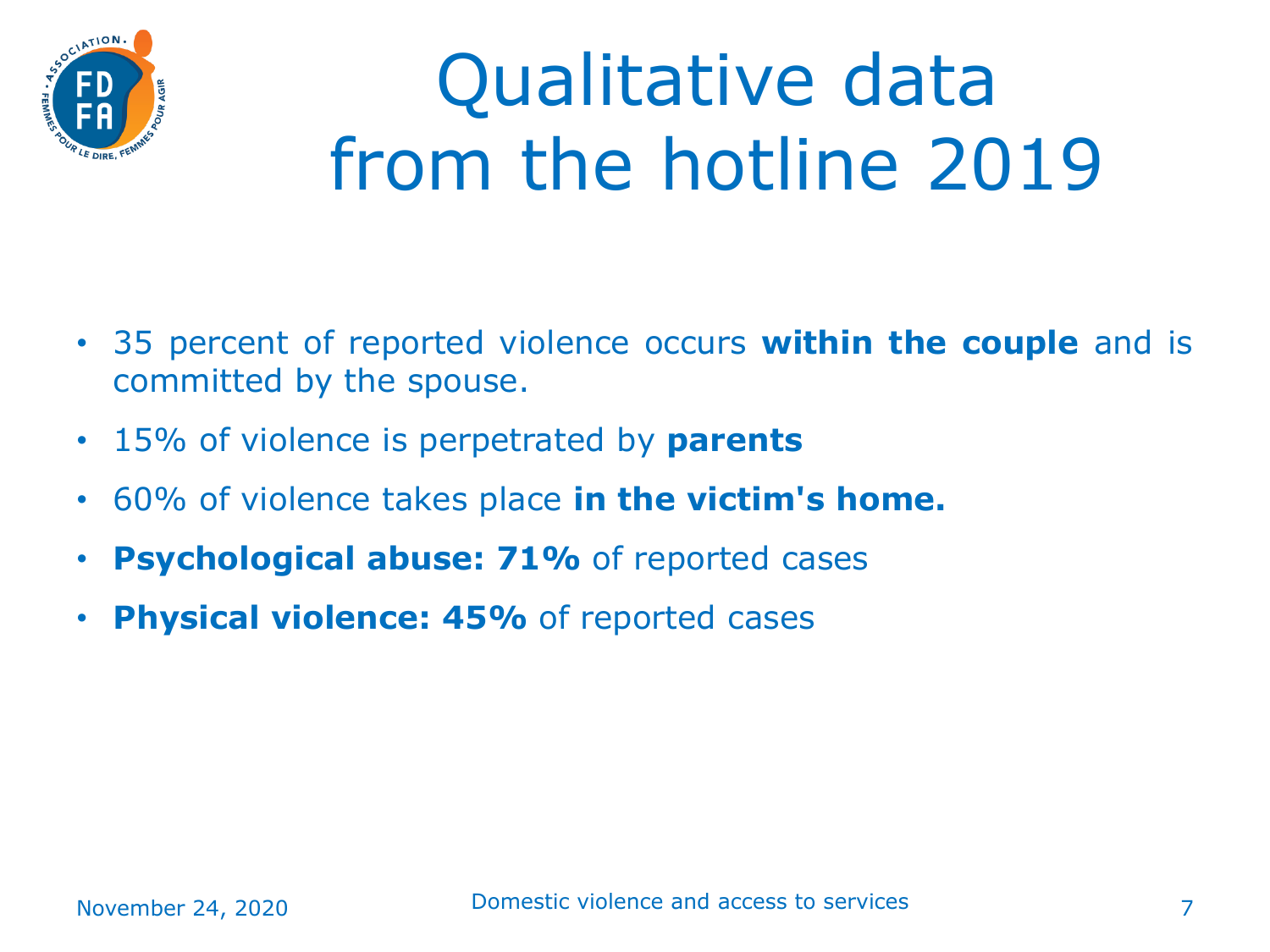

# Launching of a new website

**FDFA will launch a new website** specifically on violence against women and girls with disabilities through a video conference tomorrow on the 25th of November: **[https://ecoute-violences](https://ecoute-violences-femmes-handicapees.fr/)femmes-handicapees.fr**

It is intended to promote the actions of the association but also to be a resource center on the issue of violence against disabled women and girls.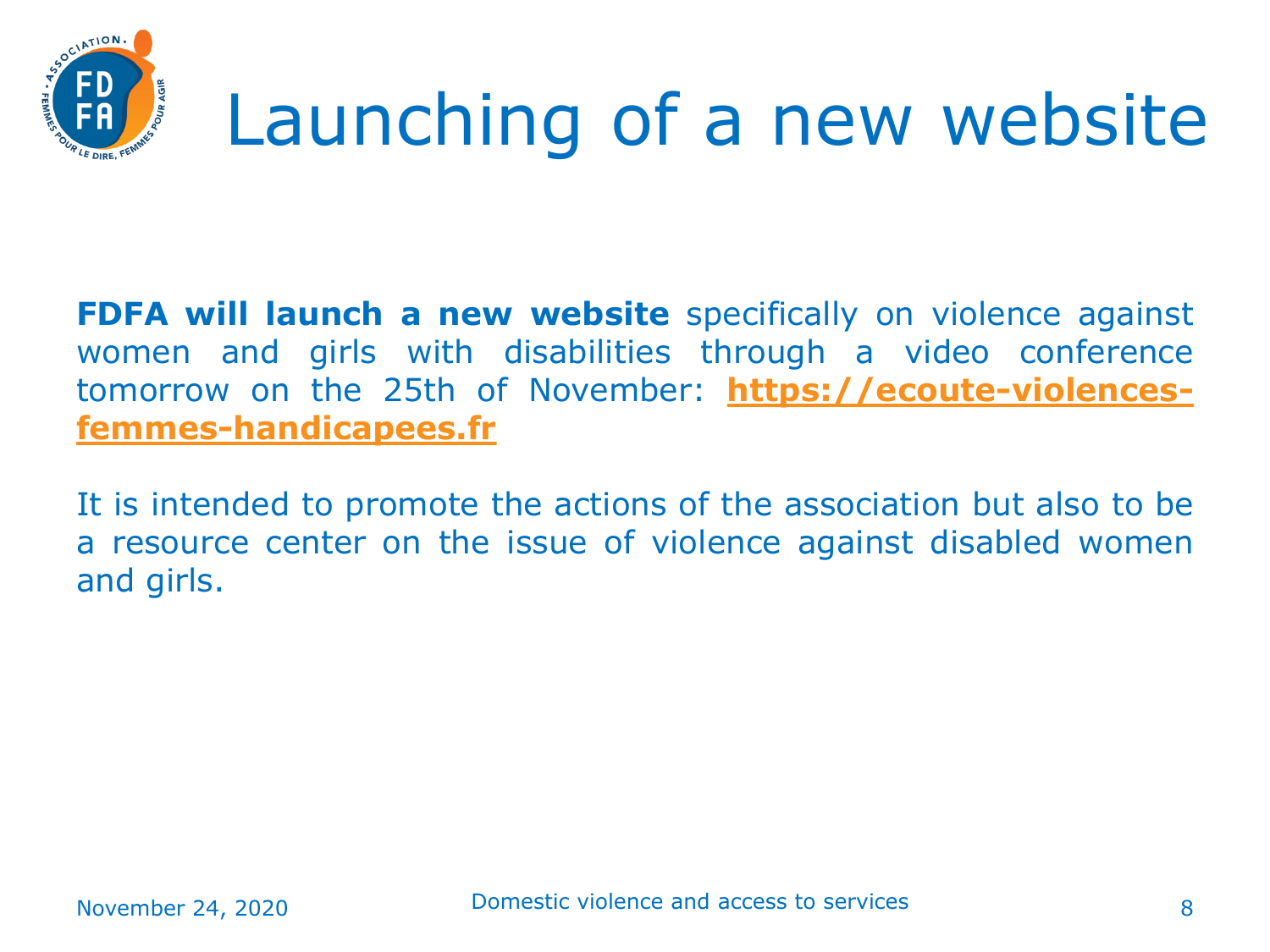

### Forum : Grenelle

In September 2019, **the government organized a big Forum** on the fight against domestic violence. 12 steering groups were created. One group was dedicated to violence against women and girls with disabilities.

**3 measures** have been adopted on November 25<sup>th</sup> 2019

- 1. Deploy in each region **a resource center** to support women with disabilities in their intimate and sexual life and their parenting.
- 2. Remind all institutions and medical and social services of the **need to respect the privacy and sexual and reproductive rights of accompanied women**.
- **3. Launch a certified online training program** to massively increase the skills of the various professionals who work in medical and social establishments and services.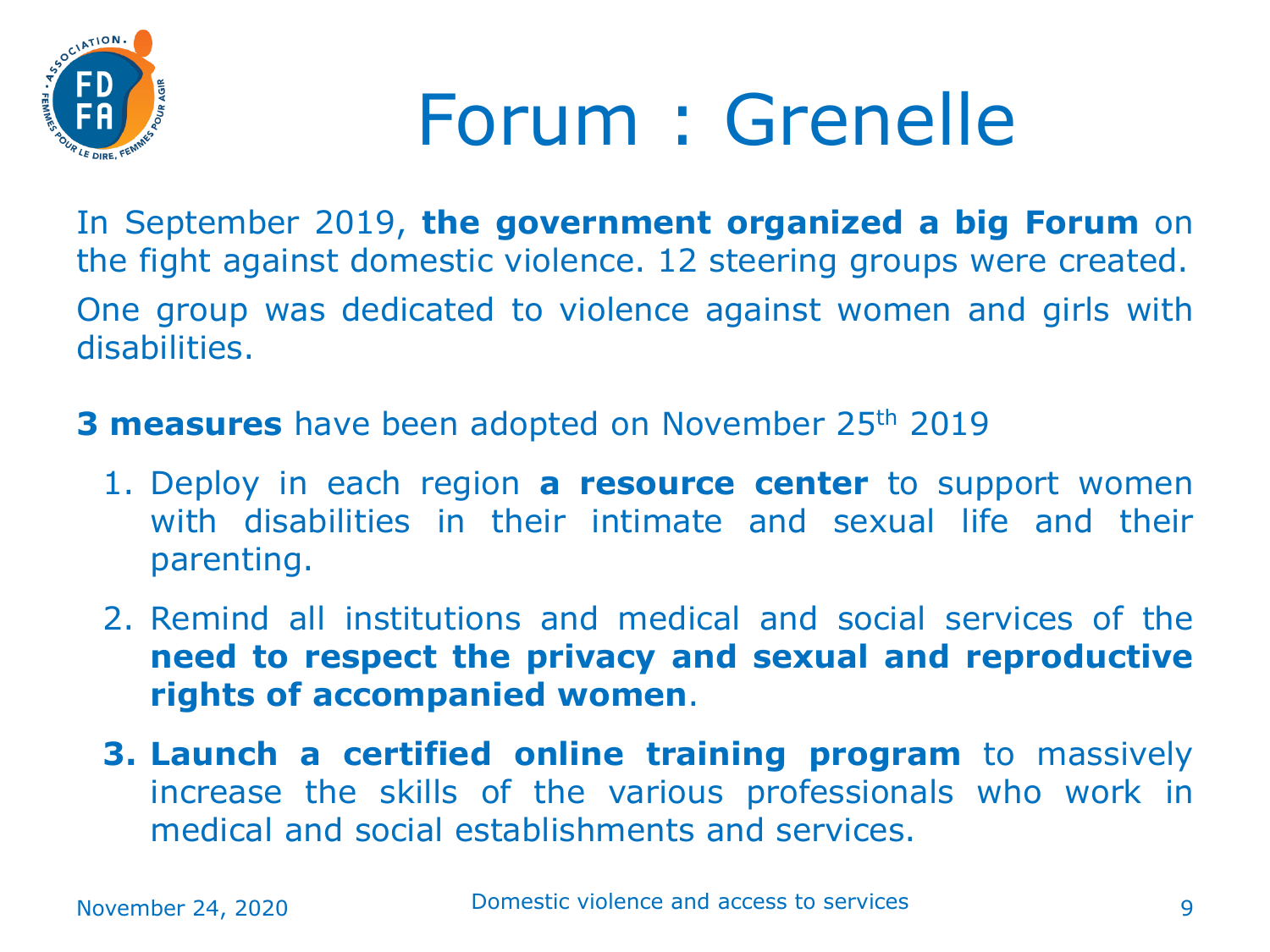

### Report of the Senate

**The Senate wrote a report in 2019** on the subject of violence against women and girls with disabilities. And in January 8, 2020, the Senate unanimously adopted a "Resolution to denounce and act against violence against women with disabilities".

It provides important recommendations : the need of data, financial autonomy, an effort to train professionals in the specificity of sexual violence committed against women with disabilities, extended to all potential stakeholders, the accessibility of refuges …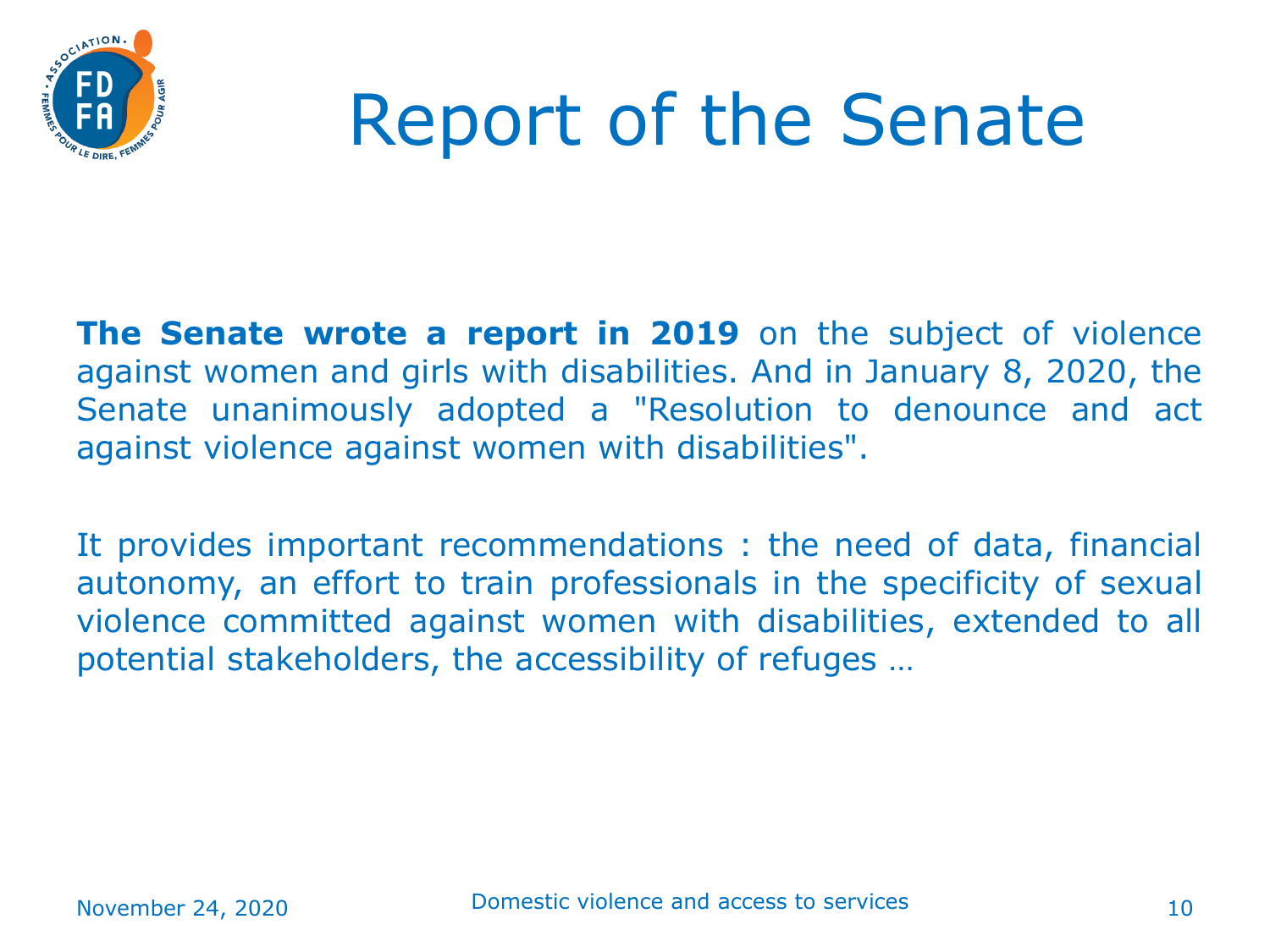

# Impact of COVID-19

#### **Impact of COVID-19 & Lockdowns on domestic violence**

Violence against women and domestic violence has intensified. For example, in France, reports of domestic violence have increased by 32% during the lockdown·

The UN Office of the High Commissioner for Human Rights (OHCHR) has reported that, globally, women with disabilities, although likely facing higher numbers of domestic violence, are reporting less.

Women and girls with disabilities- especially those with health issues and/or high support needs - were obliged to stay at home, often for longer time, had no more nurses or medical carers coming home, no visits from outside, as friends and were isolated and may have had to rely on their abuser for support.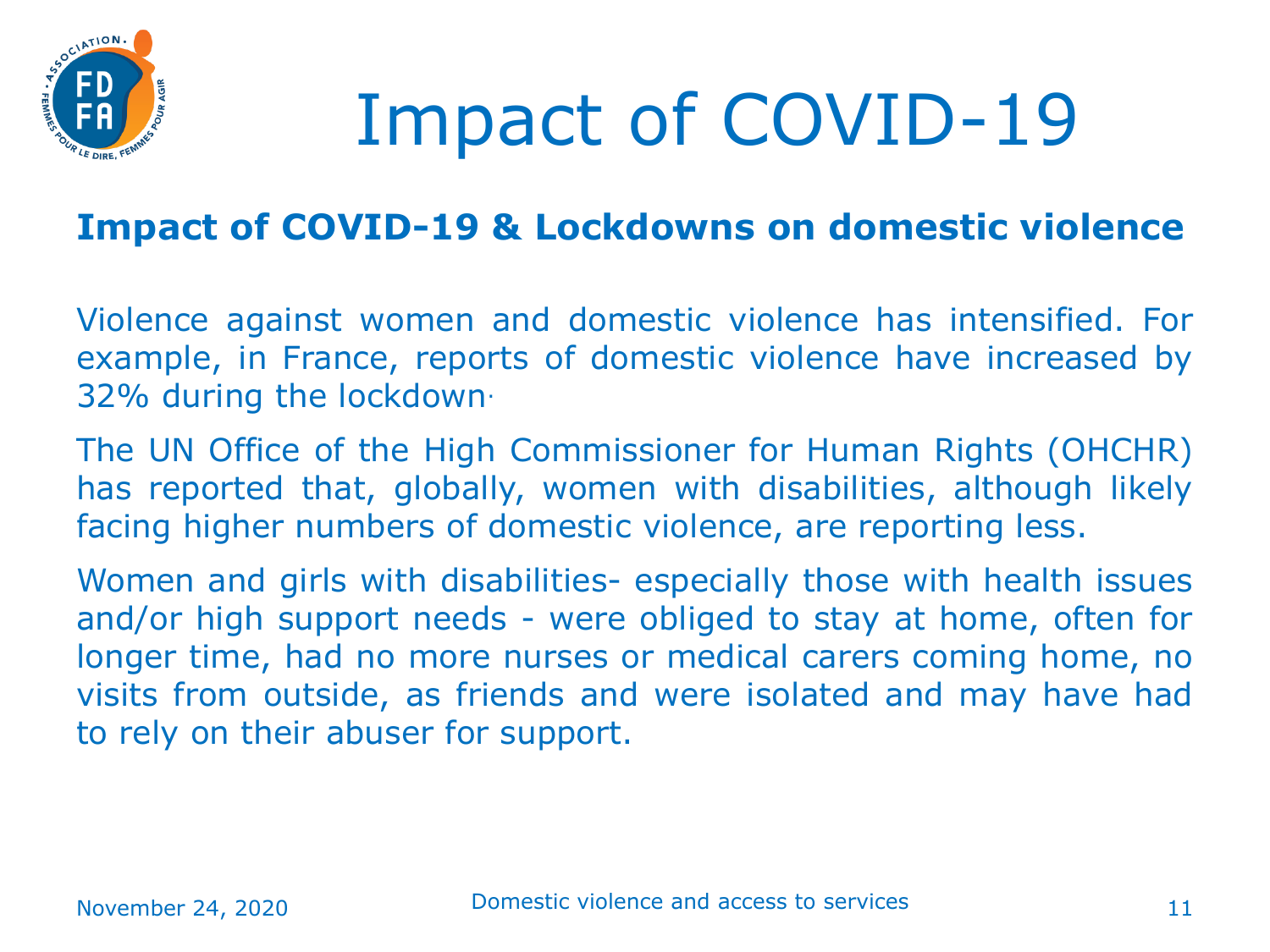#### SOCIATION. Lockdown due to COVID 19

The French government developed an extended campaign on reporting violence against women during the lockdown.

- 114: an emergency number which can be reached by SMS: an alert text message can be sent to trigger the intervention of the security forces (police and gendarmerie),
- Pharmacy Reception Points,
- Temporary "accompaniment points" in shopping centers
- For people with disability, communication on official media were translated into sign language.
- After 2 weeks a derogatory certificate allowing disabled people to go out further and more frequently that other people
- But in institutions and hospitals, residents were kept inside, with no visits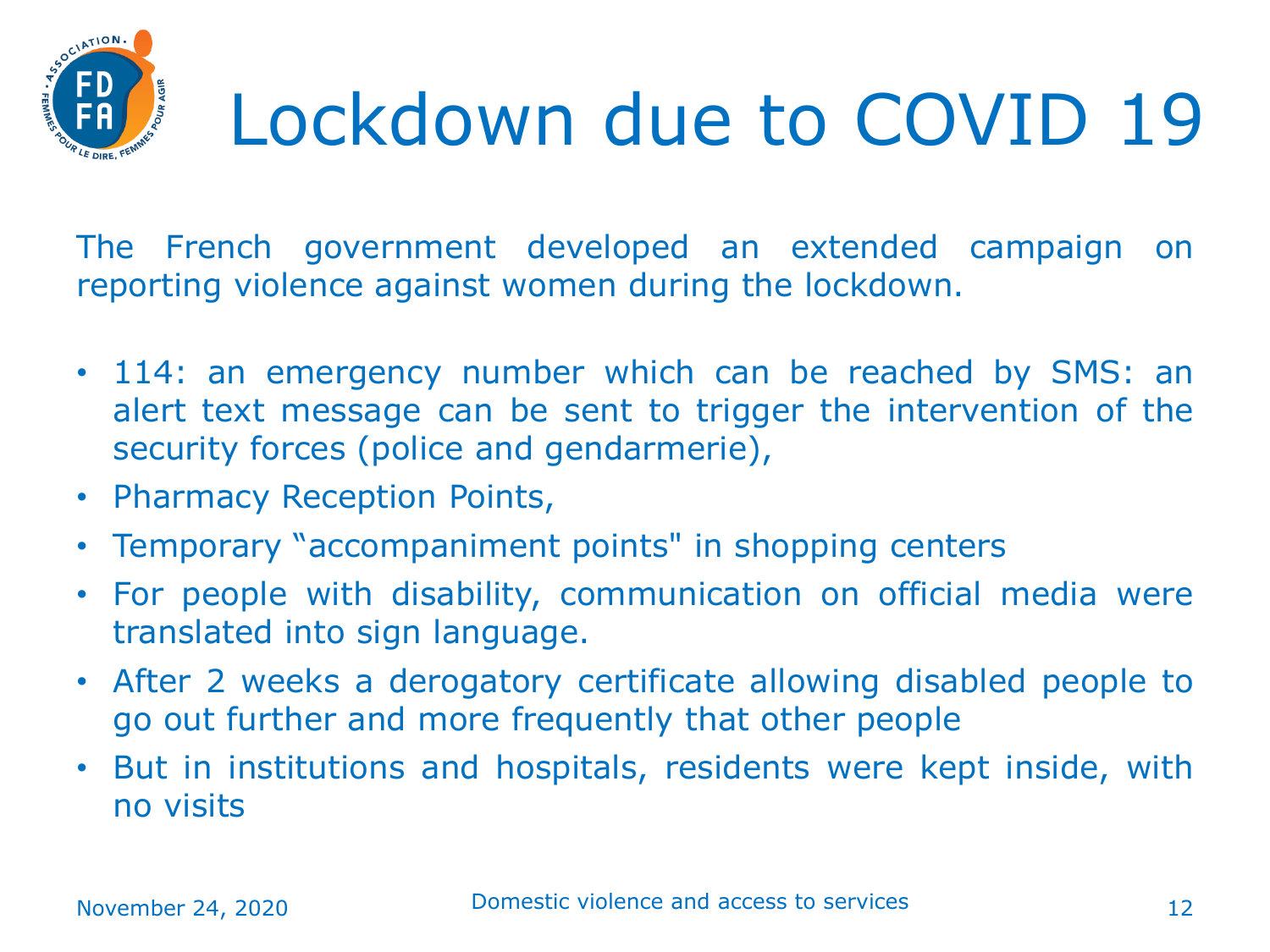

# Hotline : Periods of lockdown and release from lockdown

|      | <b>Range of time</b> | Calls | <b>Days</b> | Calls/Day |
|------|----------------------|-------|-------------|-----------|
| 2019 | March 17 - May 10    |       |             | 3,8       |
|      | May $11$ - June $30$ | 368   |             | 7,2       |

|      | <b>Range of time</b> | <b>Calls</b> | <b>Days</b> | Calls/Day |
|------|----------------------|--------------|-------------|-----------|
| 2020 | March 17 - June 1    | 325          |             |           |
|      | June $2 -$ June 30   | 250          | 29          | 8,6       |

It appears that our calls have on average doubled between the period of lockdown and that of release from lockdown, regardless of the date (May 11 or June 2).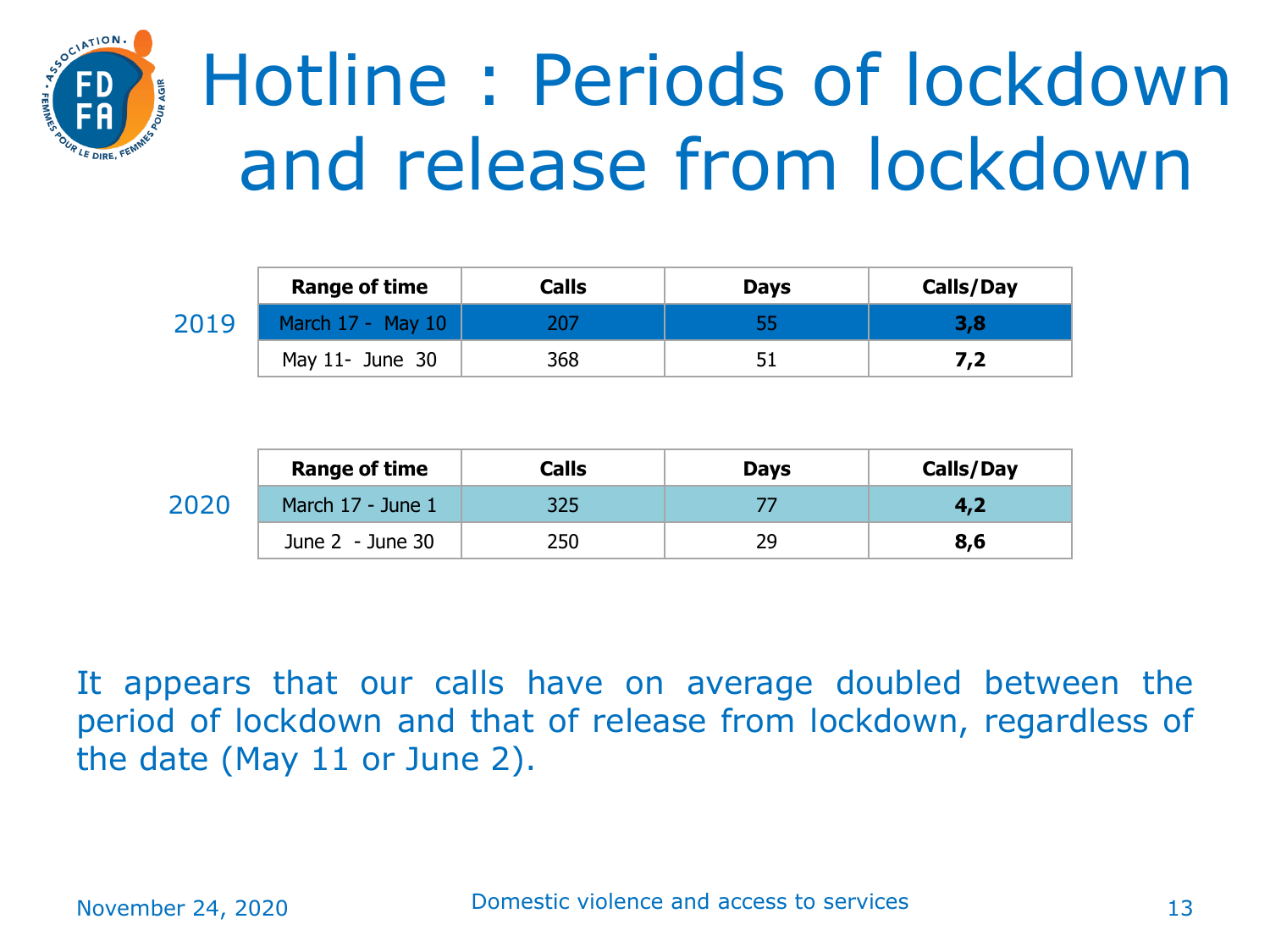

# Causes of underreporting

Lower reporting can be due to a variety of challenges that preexisted COVID-19 and continue during the pandemic:

- **Lack of awareness of women and girls with disabilities about their rights,** and what constitute domestic violence
- **Inaccessible help lines and reporting mechanisms**: help lines and reporting mechanisms are not all accessible for women and girls with disabilities
- **Stereotypes on disability**: women and girls who report domestic violence are not always believed due to stereotypes about disability as being asexual or hypersexual; the aggressor who is most of the time living with her is seen as a benevolent caring companion
- **Lack of information and training** of professionals and carers.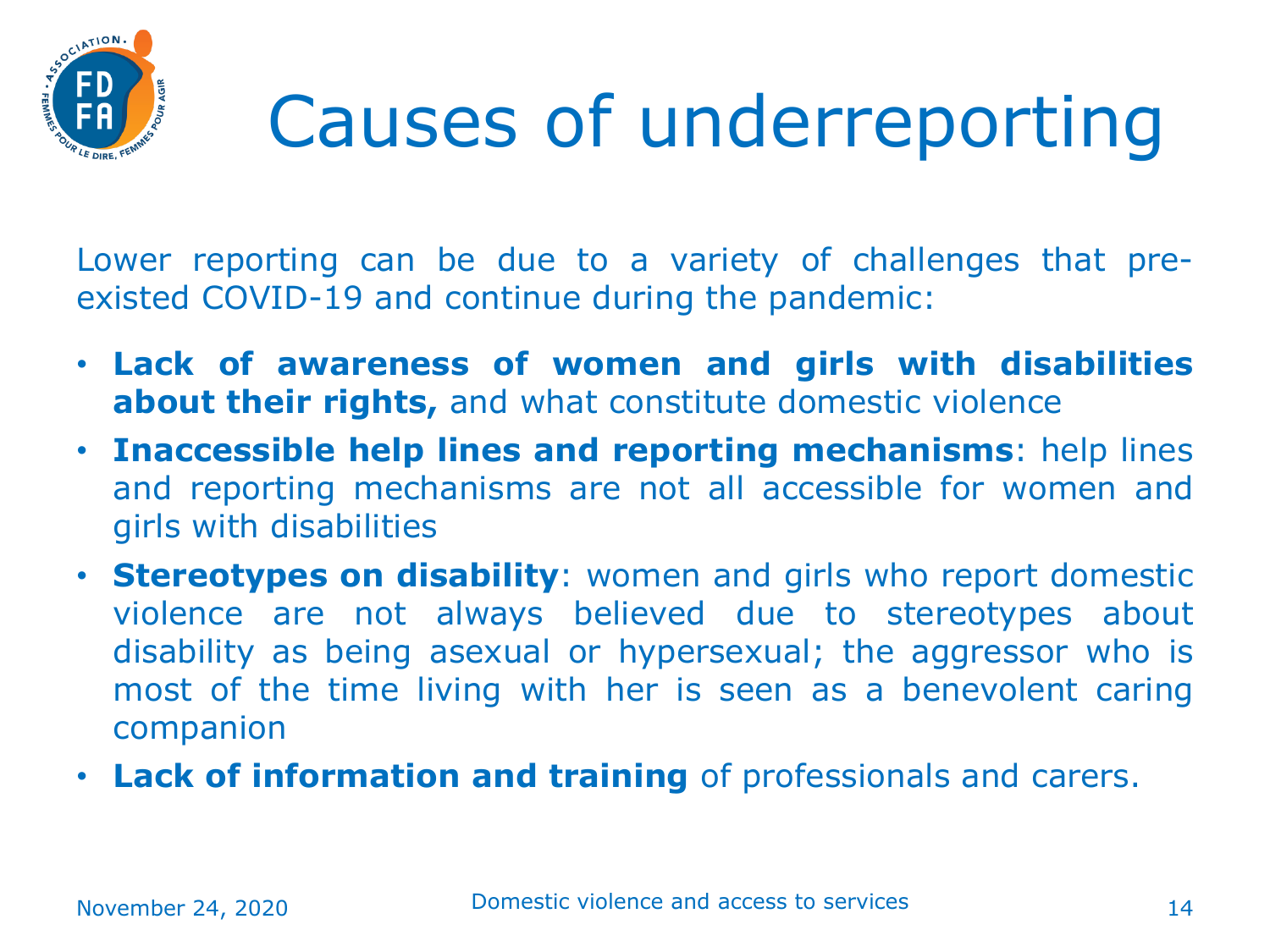

## Lack of access to services for victims

Many services for victims of domestic violence are still **not accessible** to women and girls with disabilities. This is the case despite the existence of a EU legislation – Directive for Victims' Rights – that has specific provisions on accessibility and reasonable accommodation for victims.

Examples are:

- Inaccessible **help lines** : for deaf or hard of hearing women
- Few **emergency shelters** are accessible
- but also inaccessible **communication** : no easy to read, braille and sign language.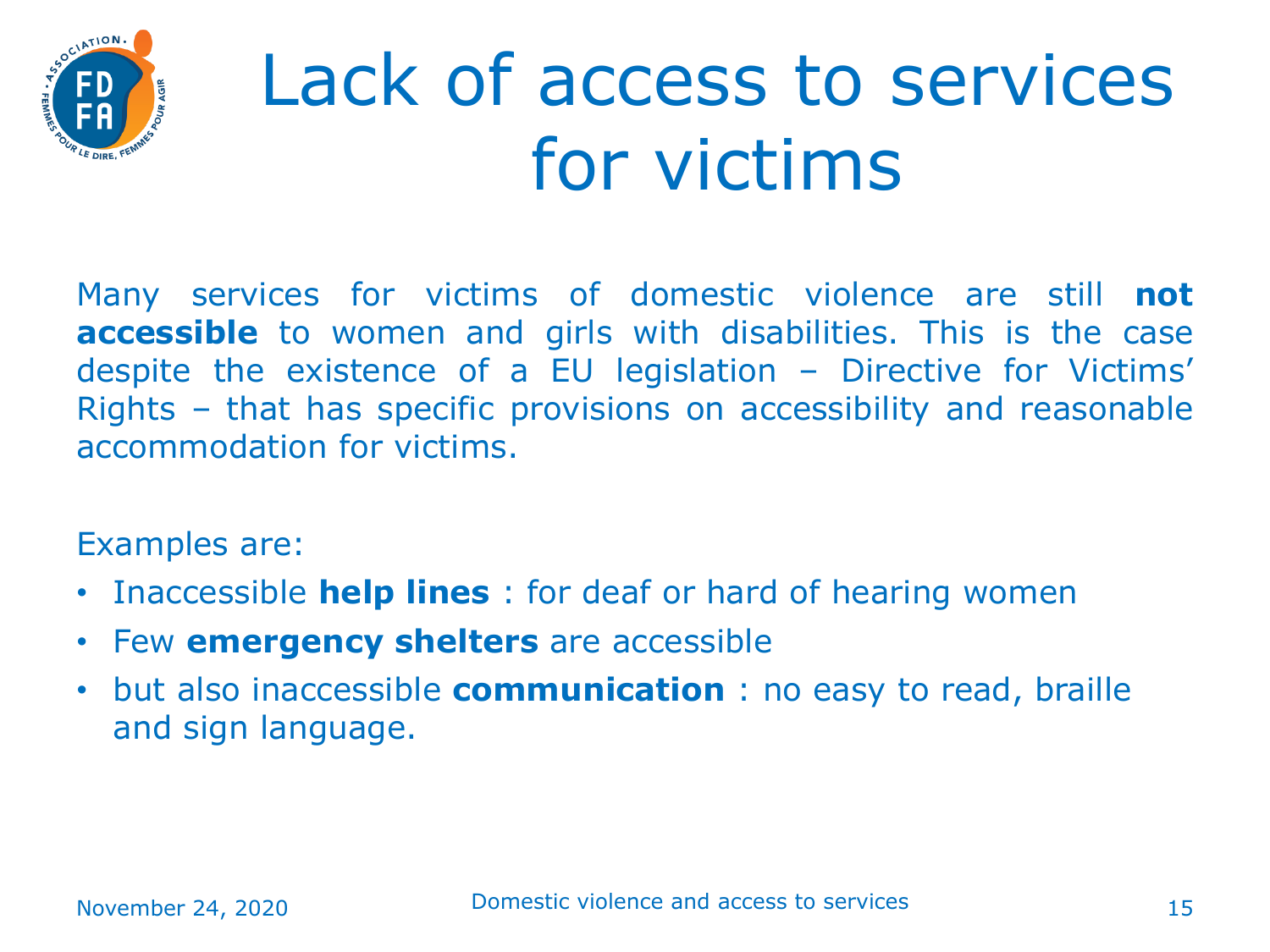

# **Inaccessibility** of health care services

- Inaccessibility of **medical facilities and offices** such as gynecologists, radiologists, hospitals, laboratories, gynecological examination chairs …
- **Lack of training** of medical and care staff on disability
- **Lack of accessible sexual and reproductive health services**, including gynaecology and obstetrics services, makes women and girls with disabilities **more vulnerable to sexual exploitation, violence, unwanted pregnancies and sexually-transmitted diseases** from childhood on and often even at the hands of those closest to them, unknown and unreported.

An experiment in France called **Handigyneco**: midwives go into institutions for gynaecological services to women with disabilities and very often during the treatment, reports on violence come out.

• The Grenelle measure to create resource centres on intimate and sexual life and parenthood is to make up for this lack.

November 24, 2020 **Domestic violence and access to services** 16